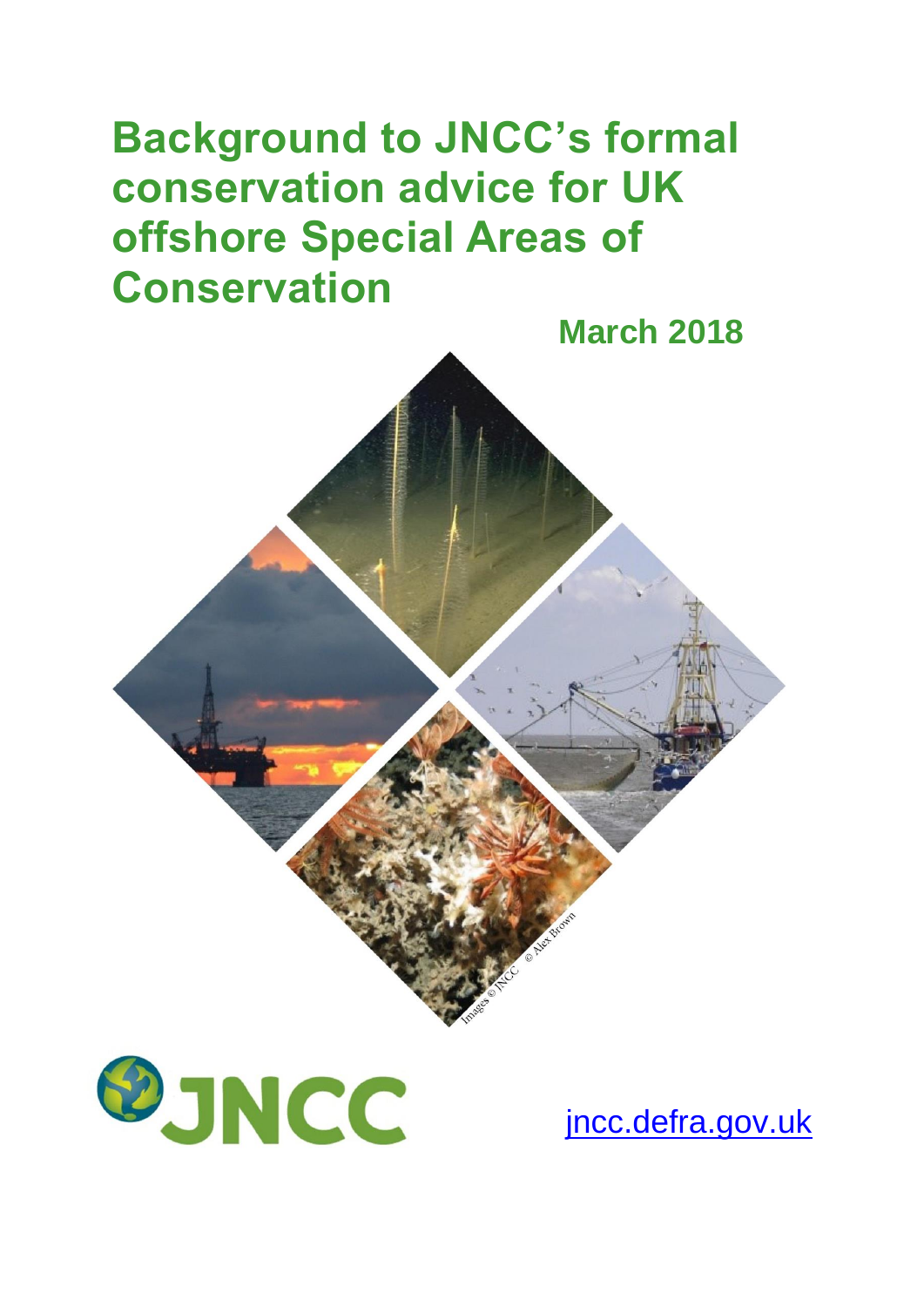### **What the conservation advice package includes**

The detail provided in this document offers background information on JNCC's formal conservation advice package for this offshore Special Area of Conservation (hereafter referred to as the site). This forms part of JNCC's formal conservation advice package for the site and must be read in conjunction with all parts of the package as listed below:

- Background Document explaining where to find the advice package, JNCC's role in the provision of conservation advice, how the advice has been prepared, when to refer to it and how to apply it (this document);
- [Conservation Objectives](http://jncc.defra.gov.uk/pdf/AntonDohrn_ConservationObjectives_V1.0.pdf) setting out the broad ecological aims for the site;
- [Statements](http://jncc.defra.gov.uk/pdf/AntonDohrn_ConservationStatements_V1.0.pdf) on:
	- o the site's qualifying feature condition;
	- o conservation benefits that the site can provide; and
	- o conservation measures needed to support achievement of the conservation objectives set for the site.
- [Supplementary Advice on Conservation Objectives \(SACO\)](http://jncc.defra.gov.uk/pdf/AntonDohrn_SACO_V1.0.pdf) providing more detailed and site-specific information on the conservation objectives; and
- [Advice on Operations](http://jncc.defra.gov.uk/docs/AntonDohrn_AdviceOnOperations_V1.0.xlsx) providing information on those human activities that, if taking place within or near the site, can impact it and present a risk to the achievement of the conservation objectives.

#### **Where to find the most up-to-date conservation advice package for the site**

The most up-to-date conservation advice for this site can be downloaded from the conservation advice tab in the Site Information Centre accessible (SIC) on JNCC's [Offshore](http://jncc.defra.gov.uk/offshoreMPAs)  [Marine Protected Areas webpage.](http://jncc.defra.gov.uk/offshoreMPAs) By clicking on the site name in the table provided, you will be directed to the SIC.

#### **JNCC's role in providing conservation advice**

Under the Council Directive 92/43/EEC on the Conservation of natural habitats and of wild fauna and flora (Habitats Directive) as transposed into the Conservation of Offshore Marine Habitats and Species Regulations 2017 specifically Regulation 21, JNCC has a statutory obligation to establish and advise on the conservation objectives for all UK offshore SACs and on those operations capable of adversely affecting their integrity. The main aim of the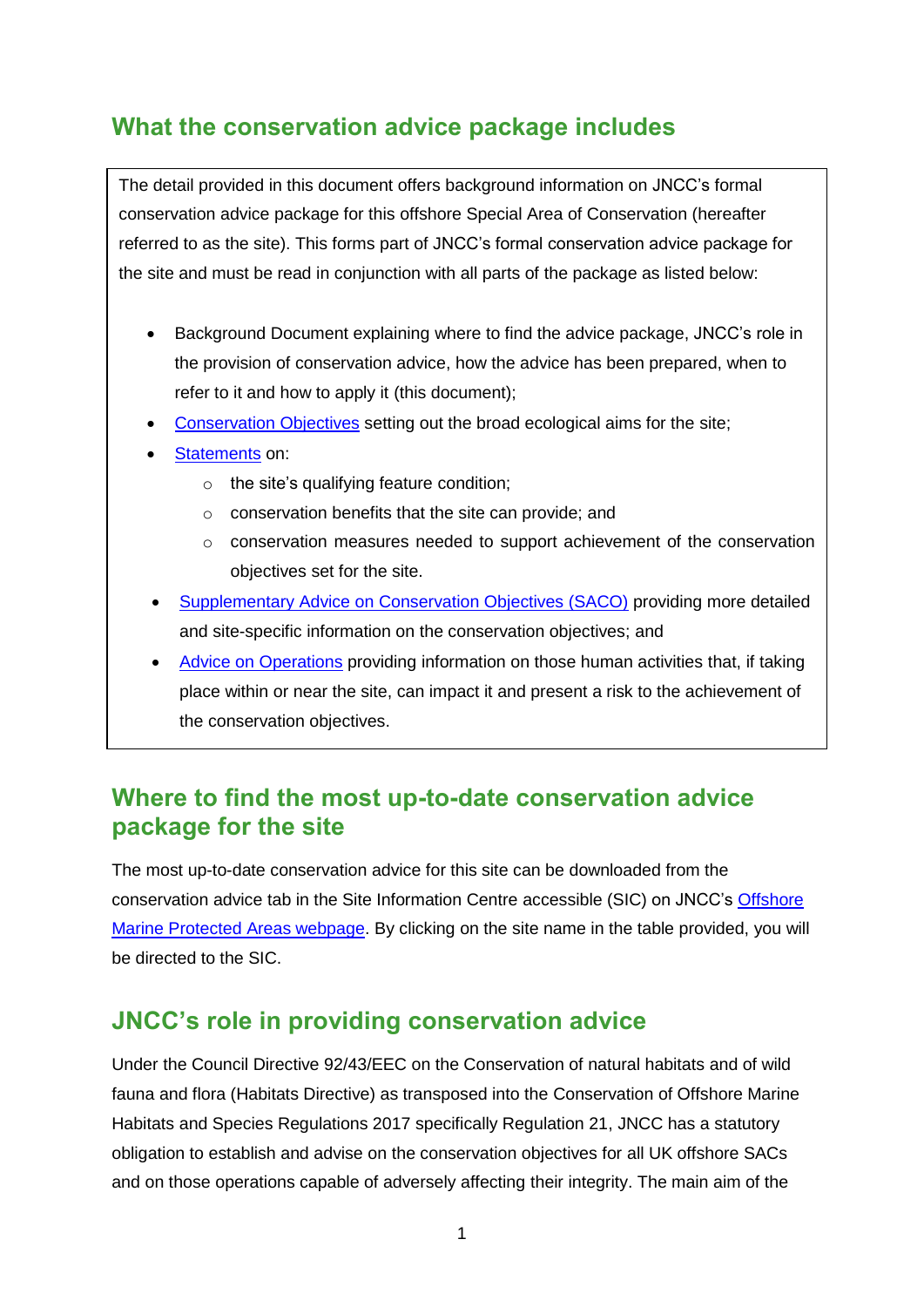Habitats Directive is to promote the maintenance of biodiversity and it is how the UK meets its obligations under the Convention on the conservation of European wildlife and natural habitats (the Bern Convention).

This conservation advice package fulfils JNCC's obligations under Regulation 21 and supports individuals who are:

- proposing to undertake an activity, within or near the site, that may affect qualifying features within it;
- preparing or providing information for a Habitats Regulations Appraisal (HRA) of an activity taking place within or near the site and that may affect qualifying features within it. You can find further quidance on undertaking HRAs in Defra's Habitats & [Birds Directive Implementation Guidance;](https://www.gov.uk/government/uploads/system/uploads/attachment_data/file/82706/habitats-simplify-guide-draft-20121211.pdf) and
- considering the need to implement measures to manage human activities within or near the site.

## **How the advice package has been prepared**

The conservation advice package for this site has been developed using the best available evidence and expert interpretation in accordance with JNCC's Evidence Quality Assurance [Policy,](http://jncc.defra.gov.uk/page-6675) following best practice as set out in [Defra's 2012 Habitats Directive Implementation](https://www.gov.uk/government/uploads/system/uploads/attachment_data/file/69513/pb13724-habitats-review-report.pdf)  [Review recommendations](https://www.gov.uk/government/uploads/system/uploads/attachment_data/file/69513/pb13724-habitats-review-report.pdf) and the [European Commission's 2012 Guidance Note on setting](http://ec.europa.eu/environment/nature/natura2000/management/docs/commission_note/commission_note2_EN.pdf)  [conservation objectives.](http://ec.europa.eu/environment/nature/natura2000/management/docs/commission_note/commission_note2_EN.pdf) The advice includes information on the anticipated conservation benefits that the SAC provides locally and to the wider marine environment.

## **When to refer to the site's conservation advice package**

You must refer to this advice package if you are:

- intending to carry out any licensed activity in or near the site and need to find out how to operate within the law;
- an authority providing advice on specific proposals; and/or
- an authority responsible for putting management measures in place.

You may also find it useful to refer to this advice if you are intending to carry out an activity in or near the site that does not require a license.